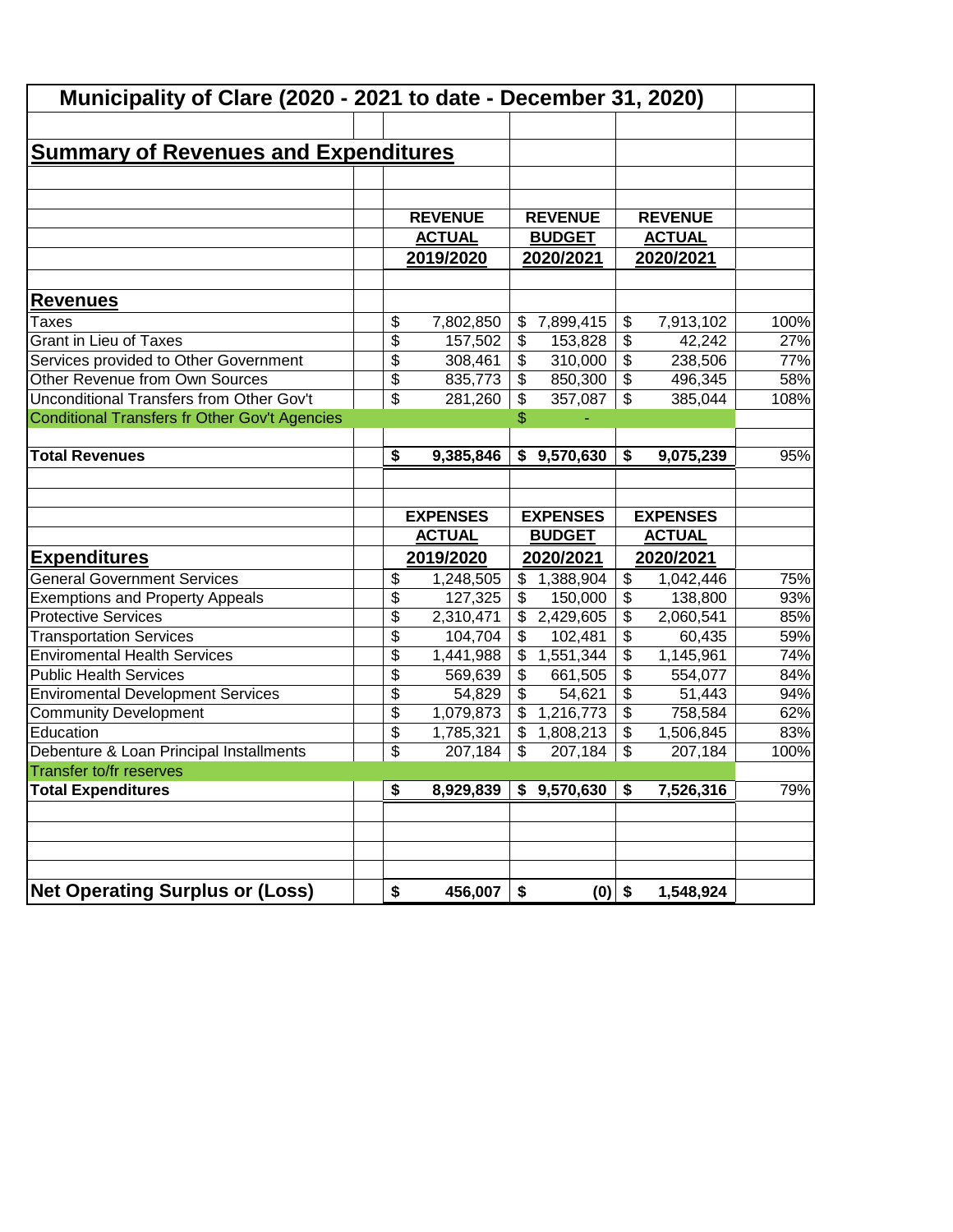|                 | Municipality of Clare (2020 - 2021 to date - December 31, 2020) |               |                 |                                      |               |
|-----------------|-----------------------------------------------------------------|---------------|-----------------|--------------------------------------|---------------|
|                 |                                                                 |               |                 |                                      | Page 2        |
|                 |                                                                 |               |                 |                                      |               |
| <b>Revenues</b> |                                                                 |               | <b>REVENUE</b>  |                                      |               |
|                 |                                                                 | <b>ACTUAL</b> | <b>BUDGET</b>   |                                      | <b>ACTUAL</b> |
|                 |                                                                 |               |                 |                                      |               |
| <u>Acc #</u>    |                                                                 | 2019/2020     | 2020/2021       |                                      | 2020/2021     |
|                 | <b>Taxes</b>                                                    |               |                 |                                      |               |
| 11100           | <b>Assessable Property</b>                                      |               |                 |                                      |               |
| 11110           | <b>Residential Tax</b>                                          | 4,903,475     | 5,020,669       | \$                                   | 5,020,669     |
| 11120           | <b>Commercial Tax</b>                                           | 1,409,006     | 1,413,264       | $\boldsymbol{\theta}$                | 1,413,264     |
| 11151           | Resource Tax                                                    | 456,467       | 431,107         | $\overline{\boldsymbol{\theta}}$     | 431,136       |
| 11153           | Forest Property taxes (-50,000 acres @ .25)                     | \$<br>24,980  | 24,980          | $\frac{1}{2}$                        | 24,991        |
| 11154           | Forest Property taxes (+50,000 acres @ .40)                     | \$<br>8,462   | 8,462           | $\boldsymbol{\theta}$                | 8,248         |
| 11182           | Area Rate Collected for Fire Depts (5¢ uniform rate)            | 291,930       | 296,240         | $\overline{\boldsymbol{\theta}}$     | 296,704       |
| 11182           | Area Rate Collected for Fire Truck (6¢ uniform rate)            | 350,284       | 355,490         | $\overline{\boldsymbol{\mathsf{s}}}$ | 355,490       |
| 11290           | Area Rates - Street Lights                                      | 22,732        | 23,275          | $\boldsymbol{\mathsf{S}}$            | 23,379        |
| 11185           | Private Road Maintenance (By-Law 34)                            |               | 4,600           | $\boldsymbol{\mathsf{S}}$            | 4,600         |
|                 | <b>Sub-Total</b>                                                | 7,467,336     | 7,578,087<br>\$ | \$                                   | 7,578,481     |
| 11400           | <b>Business Property</b>                                        |               |                 |                                      |               |
| 11420           | Based on Revenue - Aliant                                       | 29,901        | 28,000          | \$                                   | 27,745        |
| 12430           | NS Power Inc. (Grant in lieu of taxes)                          | 5,123         | 5,123           | $\boldsymbol{\theta}$                | 5,029         |
| 11431           | NSFM - Nova Scotia Power (HST Rebate)                           | 13,488        | 13,000          | $\boldsymbol{\mathsf{S}}$            | 23,353        |
|                 |                                                                 |               |                 |                                      |               |
|                 | <b>Sub-Total</b>                                                | 48,512        | 46,123          | \$                                   | 56,127        |
| 11900           | <b>Other Taxes</b>                                              |               |                 |                                      |               |
| 11910           | Deed Transfer Tax                                               | \$<br>111,082 |                 | \$                                   | 101,084       |
|                 | Sewer Services Charges                                          |               | 105,000         |                                      |               |
| 11184           | Church Point - Sewer Services (236Ux\$200)                      | 46,800        | 47,200          | $\boldsymbol{\theta}$                | 46,800        |
| 11210           | Meteghan/Mriver/MCentre - Sewer Serv (510Ux\$200)               | 102,000       | 102,000         | $\overline{\boldsymbol{\theta}}$     | 101,400       |
| 11214           | Church Point - Sewer Frontage                                   | 1,261         | 1,261           | \$                                   | 5,352         |
| 11215           | Belliveau Cove - Frontage                                       | 4,000         |                 |                                      |               |
| 11216           | Meteghan River/Centre Ext - Frontage Charges (residentia        | 8,659         | $6,344$ \$      |                                      | 10,459        |
| 11211           | Belliveau Cove - Sewer Services (67Ux\$200)                     | 13,200        | 13,400          | $\boldsymbol{\mathsf{S}}$            | 13,400        |
|                 | Sub-Total                                                       | 287,002       | 275,205         | \$                                   | 278,495       |
|                 |                                                                 | 7,802,850     | 7,899,415       | \$                                   | 7,913,102     |
|                 |                                                                 |               |                 |                                      |               |
|                 | <b>Grants in Lieu of Taxes</b>                                  |               |                 |                                      |               |
| 12100           | <b>Federal Government</b>                                       | \$<br>23,694  | 21,848          | \$                                   | 20,461        |
| 12100           | <b>Federal Government Agencies</b>                              |               |                 |                                      |               |
| 12300           | <b>Provincial Government</b>                                    |               |                 |                                      |               |
|                 | Prov. Properties/Resource Farm/Supporting Inst.                 | 115,107       | 115,354         | \$                                   | 13,184        |
| 11940           | <b>Fire Protection Grant (Schools)</b>                          | 6,781         | 5,029           | \$                                   |               |
|                 | <b>Provincial Government Agencies</b>                           |               |                 |                                      |               |
| 11930           | <b>NS Liquor Corporation Tax</b>                                | 8,597         | 8,597           | \$                                   | 8,597         |
| 11950           | <b>Civic Addressing Grant</b>                                   | 3,323         | 3,000           |                                      |               |
|                 |                                                                 |               |                 |                                      |               |
|                 | TOTAL GRANTS IN LIEU OF TAXES                                   | 157,502       | 153,828         | \$                                   | 42,242        |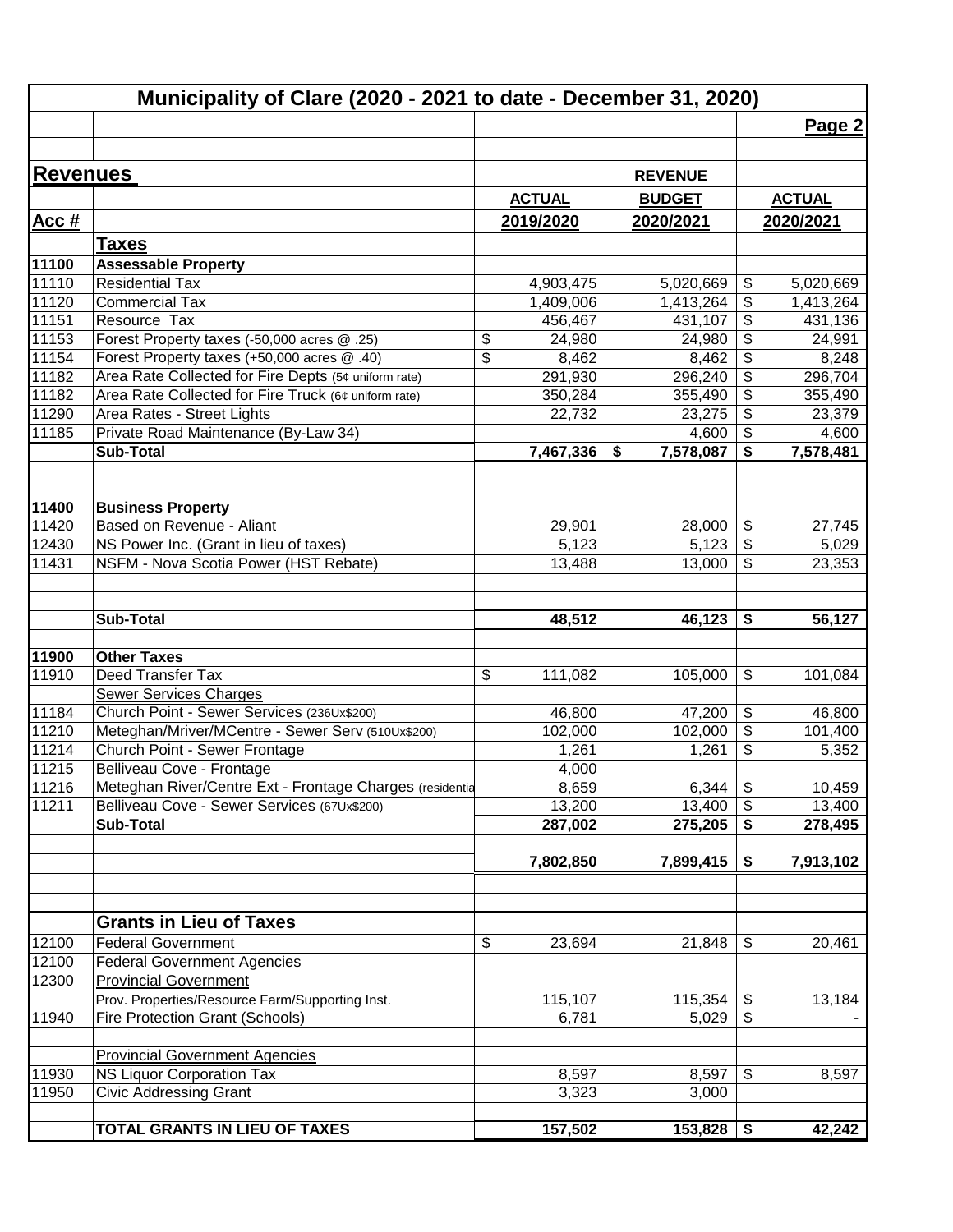|                 | Municipality of Clare (2020 - 2021 to date - December 31, 2020) |                 |               |                         |               |                                      |               |
|-----------------|-----------------------------------------------------------------|-----------------|---------------|-------------------------|---------------|--------------------------------------|---------------|
|                 |                                                                 |                 |               |                         |               |                                      | Page 3        |
| <b>Revenues</b> |                                                                 |                 |               |                         |               |                                      |               |
|                 |                                                                 |                 | <b>ACTUAL</b> |                         | <b>BUDGET</b> |                                      | <b>ACTUAL</b> |
| Acc #           |                                                                 |                 | 2019/2020     |                         | 2020/2021     |                                      | 2020/2021     |
|                 |                                                                 |                 |               |                         |               |                                      |               |
| 13000           | <b>Services Provided to Other Gov't</b>                         |                 |               |                         |               |                                      |               |
| 13340           | Landfill/Transfer Tipping Fees & White Goods                    | \$              | 308,461       | \$                      | 310,000       | \$                                   | 238,506       |
|                 | TOTAL SERVICES PROV.TO OTHER GOV'T                              | \$              | 308,461       | \$                      | 310,000       | \$                                   | 238,506       |
| 15000           | <b>Other Revenue from Own Sources</b>                           |                 |               |                         |               |                                      |               |
| 15100           | <b>Building &amp; Development Permits</b>                       | \$              | 26,845        | \$                      | 26.000        | \$                                   | 24,692        |
| 15108           | Dog Tags                                                        | \$              | 180           | \$                      | 50            | \$                                   | 10            |
| 15200           | Fines (RCMP)                                                    | \$              | 24,866        | \$                      | 25,000        | \$                                   | 10,502        |
| 15210           | Miscellaneous - CHC                                             | $\overline{\$}$ | 1,676         | \$                      | 1,500         | $\overline{\mathbf{S}}$              | 670           |
| 15301           | Rent - Clare Health Centre                                      | \$              | 250,963       | \$                      | 254, 134      | $\overline{\mathcal{S}}$             | 212,378       |
| 15302           | Rent - Cultural Hub Culturel                                    | \$              | 12,000        | \$                      | 12,000        | \$                                   | 10,850        |
| 15304           | Clare Veteran Centre - Rentals                                  | \$              | 12,545        | $\overline{\mathbf{3}}$ | 12,500        | $\overline{\boldsymbol{\mathsf{s}}}$ | 1,800         |
| 15305           | Eco Park - Rent                                                 | \$              | 25,200        | \$                      | 10,500        | $\overline{\mathcal{S}}$             | 21,000        |
| 15400           | <b>Operational Grants (SWNDHA)</b>                              | \$              | 84,016        | \$                      | 84,016        | $\overline{\boldsymbol{\mathsf{s}}}$ | 77,358        |
| 15500           | Return on Investments                                           | $\overline{\$}$ | 41,013        | $\overline{\mathbf{3}}$ | 40,000        | $\overline{\$}$                      | 26,284        |
| 15600           | Penalties and Interest on Taxes                                 | \$              | 106,346       | \$                      | 90,000        | $\overline{\mathbf{S}}$              | 48,423        |
| 15932           | <b>Tax Sale Fees</b>                                            | \$              | 6,850         | \$                      | 7,500         | $\frac{1}{2}$                        | (300)         |
| 15928           | <b>Tent Rentals</b>                                             | \$              | 8,000         | \$                      | 7,000         | \$                                   |               |
| 15930           | Miscellaneous                                                   | \$              | 5,008         | $\overline{\mathbf{3}}$ | 13,500        | \$                                   | 3,794         |
|                 |                                                                 | \$              | 605,508       | \$                      | 583,700       | \$                                   | 437,461       |
|                 | <b>Community Development</b>                                    |                 |               |                         |               |                                      |               |
| 11190           | Gran Fondo - Registrations                                      | \$              | 108,853       | \$                      | 105,000       | \$                                   | (19, 226)     |
| 11191           | Gran Fondo - Sponsorship                                        | \$              | 17,525        | \$                      | 19,000        | $\frac{1}{2}$                        |               |
| 11192           | Gran Fondo - Other Revenues                                     | \$              | 13,591        | \$                      | 13,000        | \$                                   | 475           |
|                 | -Total GranFondo Revenue                                        | \$              | 139,969       | $\overline{\mathbf{e}}$ | 137,000       | $\overline{\boldsymbol{\theta}}$     | (18, 751)     |
|                 | <b>Total Tourism Revenue</b>                                    | \$              | 49,532        | \$                      | 93,200        | \$                                   | 64,602        |
|                 | <b>Total Recreation Revenue</b>                                 | \$              | 40,764        | \$                      | 36,400        | $\overline{\mathbf{s}}$              | 13,032        |
|                 | <b>Total Community Development</b>                              | \$              | 230,265       | \$                      | 266,600       | \$                                   | 58,884        |
|                 | TOTAL OTHER REVENUE FR OWN SOURCES                              | \$              | 835,773       | \$                      | 850,300       | \$                                   | 496,345       |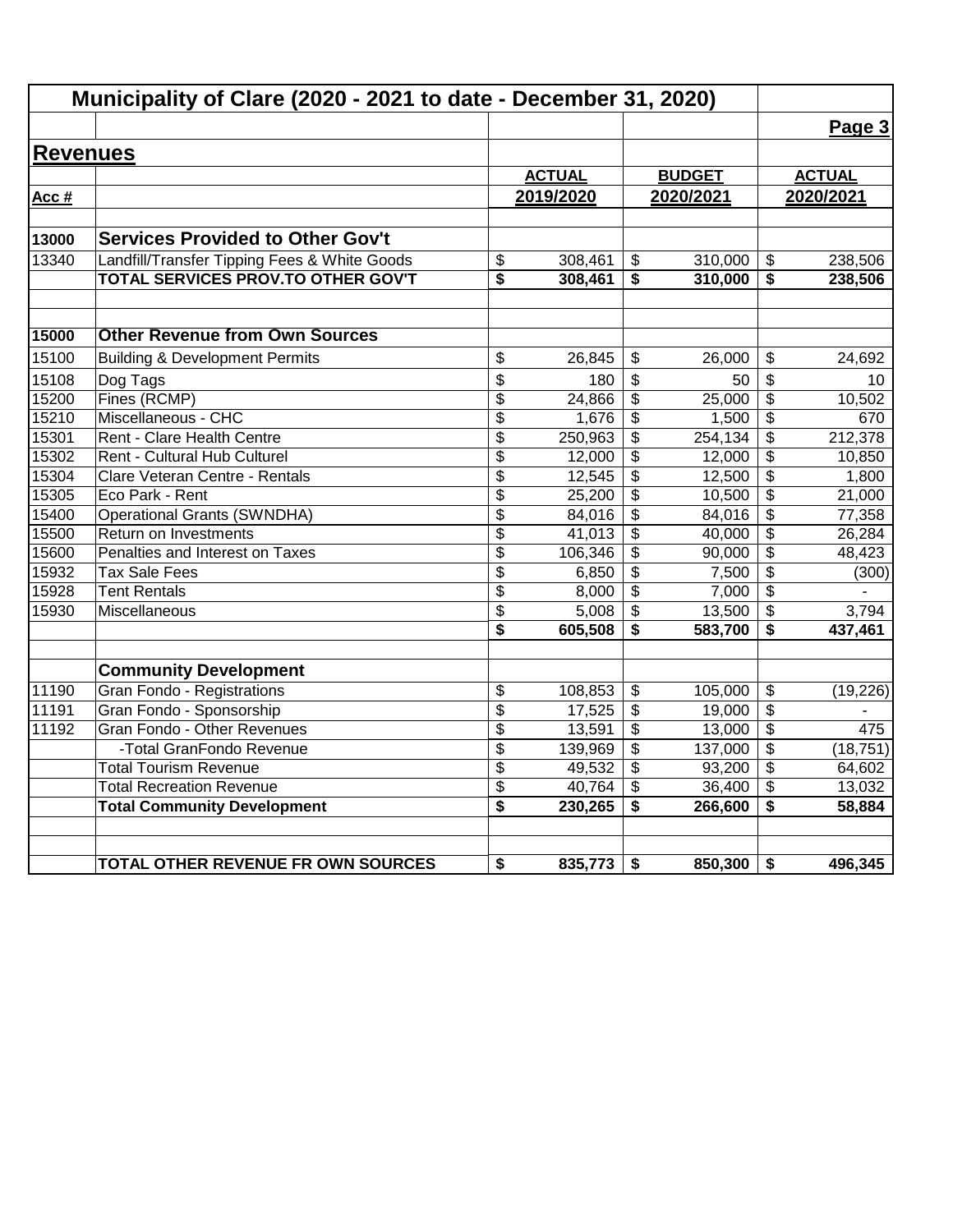|                 | Municipality of Clare (2020 - 2021 to date - December 31, 2020) |               |               |    |               |
|-----------------|-----------------------------------------------------------------|---------------|---------------|----|---------------|
|                 |                                                                 |               |               |    | Page 4        |
| <b>Revenues</b> |                                                                 |               |               |    |               |
|                 |                                                                 |               |               |    |               |
|                 |                                                                 |               |               |    |               |
|                 |                                                                 | <b>ACTUAL</b> | <b>BUDGET</b> |    | <b>ACTUAL</b> |
| ACC#            |                                                                 | 2019/2020     | 2020/2021     |    | 2020/2021     |
|                 |                                                                 |               |               |    |               |
|                 | <b>Unconditional Transfers from Other Gov'ts</b>                |               |               |    |               |
| 16281           | Municipal Finance Capacity Grant                                | \$<br>223,087 | \$<br>223,087 | \$ | 111,544       |
| 12009           | Grants - CMA                                                    | \$<br>13,173  | \$            |    |               |
| 12009           | Doctors NS/Assoc.Comm. Health Centre                            | \$<br>5,000   | \$<br>٠       | \$ | 5,000         |
| 12009           | PNS - French Language Services                                  | \$<br>40,000  | \$<br>40,000  | \$ | 40,000        |
| 12009           | Communauté accueillante (Federal Program)                       |               | \$<br>94,000  |    |               |
| 12009           | PNS - Safe Restart Municipal Operating                          |               |               | \$ | 228,500       |
|                 | TOTAL UNCONDITIONAL TRANSFERS FR OTHER GOV'TS \$                | 281,260       | \$<br>357,087 | S  | 385,044       |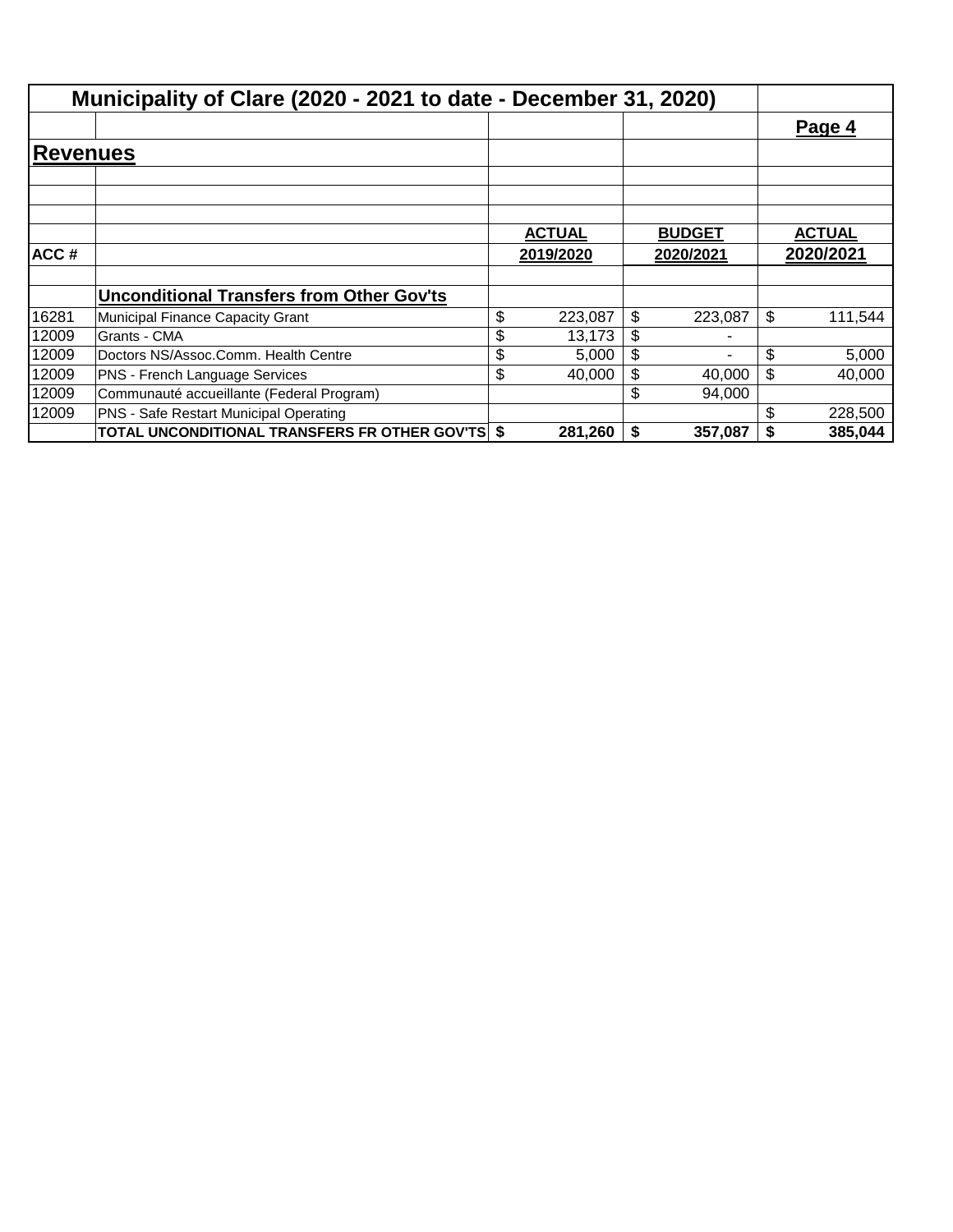| Municipality of Clare (2020 - 2021 to date - December 31, 2020) |                                                 |                 |                  |                 |                     |                                         |                          |
|-----------------------------------------------------------------|-------------------------------------------------|-----------------|------------------|-----------------|---------------------|-----------------------------------------|--------------------------|
|                                                                 |                                                 |                 |                  |                 |                     |                                         |                          |
|                                                                 | <b>Expenditures</b>                             |                 |                  |                 |                     |                                         | Page 5                   |
| 21243                                                           | Low Income Exemptions & Appeals                 | \$              | 127,325          | \$              | 150,000             | \$                                      | 138,800                  |
| 21244                                                           |                                                 |                 |                  |                 |                     |                                         |                          |
|                                                                 |                                                 |                 | <b>ACTUAL</b>    |                 | <b>BUDGET</b>       |                                         | <b>ACTUAL</b>            |
|                                                                 |                                                 |                 |                  |                 |                     |                                         |                          |
| <u>ACC#</u>                                                     |                                                 |                 | 2019/2020        |                 | 2020/2021           |                                         | 2020/2021                |
|                                                                 | <b>GENERAL GOVERNMENT SERVICES</b>              |                 |                  |                 |                     |                                         |                          |
| 21110                                                           | <b>Warden and Council</b><br>Council Honorarium | \$              | 194,229          | \$              | 198,500             | \$                                      | 152,528                  |
| 21111                                                           | Council - Mileage, & Conferences                | \$              | 20,799           | \$              | 28,000              | \$                                      | 1,978                    |
|                                                                 | Sub-Total                                       | \$              | 215,028          | \$              | 226,500             | \$                                      | 154,506                  |
|                                                                 |                                                 |                 |                  |                 |                     |                                         |                          |
|                                                                 | <b>Administration-Salaries</b>                  | \$              | 397,224          | \$              | 429,774             | \$                                      | 323,702                  |
|                                                                 | CAO / Assistant to the CAO /                    |                 |                  |                 |                     |                                         |                          |
|                                                                 | Director of Finance/ Tax Clerk /                |                 |                  |                 |                     |                                         |                          |
|                                                                 | <b>Accounting Clerk /Communications Officer</b> |                 |                  |                 |                     |                                         |                          |
|                                                                 | <b>Administration-Other</b>                     |                 |                  |                 |                     |                                         |                          |
| 20020                                                           | C.P.P.                                          | \$              | 23,443           | \$              | 27,235              | \$                                      | 17,770                   |
| 20030                                                           | EI                                              | \$              | 7,354            | \$              | 7,285               | \$                                      | 4,899                    |
| 20040                                                           | Pension Plan                                    | \$              | 22,887           | \$              | 24,124              | $\overline{\mathcal{S}}$                | 18,677                   |
| 20060<br>21112                                                  | Insurance<br>Simultaneous Translation           | \$<br>\$        | 15,731<br>9,492  | \$<br>\$        | 18,915<br>13,000    | \$<br>\$                                | 13,515<br>3,515          |
| 21113                                                           | <b>Translation of Documents</b>                 | \$              | 3,546            | \$              | 7,000               | \$                                      | 4,261                    |
| 21241                                                           | Clerk's Pension (Delphis until 1993)            | \$              | 12,463           | \$              | 3,500               | \$                                      |                          |
| 21242                                                           | IT Support / Procom & Hosting                   | \$              | 23,055           | \$              | 28,000              | \$                                      | 21,586                   |
|                                                                 | IT Maintenance Contract - 55%                   | \$              |                  | \$              | 30,000              | \$                                      | 21,406                   |
| 21282                                                           | Newsletter (4 publications)                     | \$              | 2,440            | \$              | 5,400               | \$                                      | 2,606                    |
| 21283                                                           | Home Page\Production\Mun Website\U-Stream       | \$              | 1,316            | \$              | 4,500               | $\overline{\$}$                         | $\overline{\phantom{a}}$ |
| 21285                                                           | <b>General Repairs</b>                          | \$              | 3,631            | \$              | 5,000               | $\overline{\$}$                         | 8,082                    |
| 21286                                                           | Lawn Maint / Snow Removal/ Landscaping          | \$              | 2,734            | \$              | 3,000               | $\overline{\boldsymbol{\theta}}$        | 1,880                    |
| 21288                                                           | Janitor salaries                                | $\overline{\$}$ | 11,721           | \$              | 12,620              | $\overline{\mathcal{S}}$                | 9,573                    |
| 21289                                                           | <b>Heating fuel</b>                             | \$              | 7,570            | \$              | 8,500               | $\overline{\$}$                         | 2,337                    |
| 21290                                                           | Postage                                         | \$              | 20,667           | \$              | 18,000              | \$                                      | 13                       |
| 21291                                                           | Supplies                                        | \$              | 9,383            | \$              | 10,000              | \$                                      | 6,113                    |
| 21293                                                           | Solicitor                                       | \$              | 11,169           | \$              | 13,000              | $\boldsymbol{\mathsf{S}}$               | 4,374                    |
| 21294                                                           | <b>Promotional Materials/Advertising</b>        | \$              | 5,229            | \$              | 5,000               | $\overline{\$}$                         |                          |
| 21295<br>21296                                                  | Hydro<br><b>Equipment Rental</b>                | \$<br>\$        | 8,822<br>8,244   | \$<br>\$        | 10,000<br>8,266     | \$<br>$\overline{\mathcal{L}}$          | 7,765<br>6,123           |
| 21297                                                           | Advertising                                     | \$              | 3,231            | \$              | 4,000               | $\overline{\$}$                         | 1,832                    |
| 21298                                                           | Telephone/Fax/Internet                          | \$              | $11,070$ \$      |                 | $11,000$ \$         |                                         | 7,681                    |
| 21299                                                           | Auditors                                        | \$              | 32,361           | \$              | 26,594              | \$                                      | 23,434                   |
| 21300                                                           | Tax Sale Expense                                | \$              | 3,997            | \$              | 7,500               | \$                                      | 603                      |
| 21301                                                           | <b>Workmen's Compensation</b>                   | $\overline{\$}$ | 4,845            | \$              | 5,376               | $\overline{\$}$                         | 3,730                    |
| 21303                                                           | Briefs/Presentations/Speeches                   | \$              |                  | \$              |                     | \$                                      |                          |
| 21304                                                           | NSFM (membership)                               | \$              | 5.824            | \$              | 6,000               | $\overline{\mathbf{S}}$                 | $\overline{\phantom{0}}$ |
| 21305                                                           | FCM (membership)                                | \$              | 1,660            | \$              | 1,800               | $\sqrt{2}$                              | 2,114                    |
| 21306                                                           | AMA (membership)                                | \$              | 688              | \$              | 688                 | $\overline{\boldsymbol{\mathfrak{s}}}$  | 688                      |
| 21308                                                           | Banking Fees & Debit                            | \$              | 7,393            | \$              | 8,000               | $\overline{\boldsymbol{\mathfrak{s}}}$  | 5,773                    |
| 21309                                                           | Misc                                            | \$              | 6,004            | \$              | 6,000               | $\overline{\mathbf{3}}$                 | 5,257                    |
| 21311                                                           | Office Equipment & Small Furniture              | \$              | 94               | \$              | 2,000               | $\overline{\$}$                         | 1,326                    |
| 21312                                                           | <b>Special Events</b>                           | \$              | 6,425            | $\overline{\$}$ | 6,000               | $\overline{\$}$                         | 3,835                    |
| 21314<br>21248                                                  | <b>US Exchange</b><br>Assessment Services       | \$<br>\$        | (964)<br>255,932 | \$<br>\$        | (1,000)<br>257,120  | $\sqrt{2}$<br>$\boldsymbol{\mathsf{S}}$ | (653)<br>257,120         |
| 21910                                                           | Election/Plebiscite/Boundary Review/other       | \$              | 736              | \$              | 25,000              | \$                                      | 17,273                   |
| 21920                                                           | Mileage/Training / Conferences                  | \$              | 20,411           | \$              | 22,000              | $\overline{\boldsymbol{\mathfrak{s}}}$  | 7,236                    |
| 21930                                                           | Insurance (Property/Liability)                  | $\overline{\$}$ | 31,756           | \$              | 42,207              | $\sqrt[6]{\frac{1}{2}}$                 | 42,109                   |
| 21950                                                           | Grants to Organizations                         | \$              | 33,893           | \$              | $\overline{40,000}$ | \$                                      | 30,386                   |
|                                                                 | Internet Project                                |                 |                  | \$              | $\blacksquare$      |                                         |                          |
|                                                                 |                                                 |                 |                  |                 |                     |                                         |                          |
|                                                                 | <b>Sub-Total</b>                                | \$              | 1,033,477        | \$              | 1,162,404           | \$                                      | 887,940                  |
|                                                                 |                                                 |                 |                  |                 |                     |                                         |                          |
|                                                                 | TOTAL GENERAL GOVERNMENT SERVICES               | \$              | 1,248,505        | \$              | 1,388,904           | \$                                      | 1,042,446                |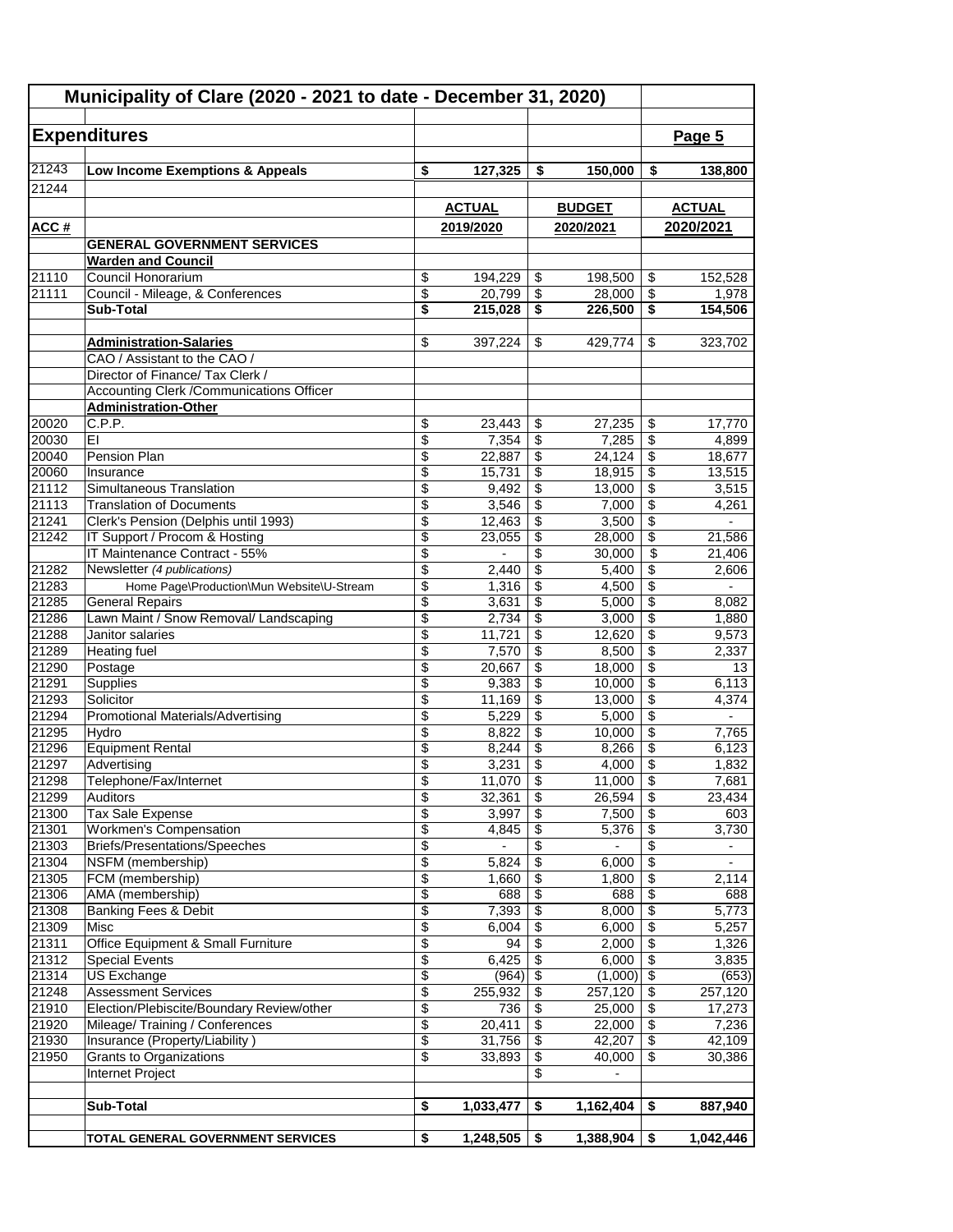|       | Municipality of Clare (2020 - 2021 to date - December 31, 2020)                |          |                  |                 |                   |          |                   |
|-------|--------------------------------------------------------------------------------|----------|------------------|-----------------|-------------------|----------|-------------------|
|       |                                                                                |          |                  |                 |                   |          | Page 6            |
|       | <b>Expenditures</b>                                                            |          |                  |                 |                   |          |                   |
|       | <b>PROTECTIVE SERVICES</b>                                                     |          |                  |                 |                   |          |                   |
|       |                                                                                |          | <b>ACUTAL</b>    |                 | <b>BUDGET</b>     |          | <b>ACTUAL</b>     |
| ACC#  |                                                                                |          | 2019/2020        |                 | 2020/2021         |          | 2020/2021         |
|       |                                                                                |          |                  |                 |                   |          |                   |
|       | <b>RCMP Administration</b>                                                     |          |                  |                 |                   |          |                   |
| 22120 | RCMP Costs (7 members)                                                         | \$       | 1,112,576        | \$              | 1,127,039         | \$       | 856,266           |
| 22121 | <b>Prosecution Services</b>                                                    | \$       | 8,325            | \$              | 12,500            | \$       | 1,763             |
| 22130 | <b>DNA Testing</b>                                                             | \$       | 4,785            | \$              | 7,000             | \$       | 4.725             |
|       | <b>Total RCMP</b>                                                              | \$       | 1,125,686        | \$              | 1,146,539         | \$       | 862,754           |
| 22310 | <b>Corrections</b>                                                             | \$       | 89,913           | \$              | 118,475           | \$       | 88,857            |
|       | <b>Total Jails</b>                                                             | \$       | 89,913           | \$              | 118,475           | \$       | 88,857            |
|       |                                                                                |          |                  |                 |                   |          |                   |
|       | <b>Other Law Enforcement</b>                                                   |          |                  |                 |                   |          |                   |
| 22290 | <b>By-Law Enforcement</b>                                                      | \$       | -                | \$              | 2,000             | \$       |                   |
| 22990 | <b>Unsightly Premises</b>                                                      | \$       |                  | \$              |                   | \$       | 876               |
| 22930 | <b>Animal Control</b>                                                          | \$       | 21,715           | \$              | 21,600            | \$       | 18,000            |
|       | <b>Total Other Law Enforcement</b>                                             | \$       | 21.715           | \$              | 23,600            | \$       | 18,876            |
|       | <b>Fire Departments</b>                                                        |          |                  |                 |                   |          |                   |
| 22400 | Fire Departments - General Operations                                          | \$       | 261,865          | \$              | 266,697           | \$       | 271,014           |
| 22404 | Level I - Training                                                             | \$       | 4,850            | \$              | 5,000             | \$       |                   |
| 22405 | Fire Dept - Members Appreciation                                               | \$       | 4,958            | \$              | 5,000             | \$       |                   |
| 22403 | Fire Dept - Assessment                                                         | \$       | 5,091            | \$              |                   | \$       | ۰                 |
|       | Firefighters - Worker's Compensation                                           |          |                  | $\overline{\$}$ | 4,075             |          |                   |
|       | St-Bernard Building Int.-Short and Long Term Debt                              | \$       | 18,540           | \$              | 17,821            | \$       | 17,821            |
| 22401 | Fire Department (Shared Services)                                              | \$       | 21,572           | \$              | 22,000            | \$       | 16,126            |
|       | Sub Total Fire Departments                                                     | \$       | 316,876          | \$              | 320,593           | \$       | 304,961           |
| 22402 | New Capital Purchases from Area Rate                                           | \$       | 101,107          | \$              | 129,000           | \$       | 67,846            |
|       | Equipment Purchase as per Vehicle Assessment                                   | \$       | 350,000          | \$              | 350,000           | \$       | 530,600           |
| 29000 | Principal on Municipal Capital Loan<br>Fire Dept Int.-Short and Long Term Debt | \$<br>\$ | 75,218<br>15,166 | \$<br>\$        | 100,000           | \$<br>\$ |                   |
|       | <b>Total - Fire Departments</b>                                                | \$       | 858,367          | \$              | 13,908<br>913,501 | \$       | 13,908<br>917,315 |
|       |                                                                                |          |                  |                 |                   |          |                   |
|       | <b>EMO &amp; Other</b>                                                         |          |                  |                 |                   |          |                   |
| 22510 | EMO Operations, etc                                                            | \$       | 7,286            | \$              | 10,000            | \$       | 7,080             |
| 22511 | <b>Clare Search and Rescue</b>                                                 | \$       | 5,000            | \$              | 5,000             | \$       | 5,000             |
| 22515 | Signage                                                                        | \$       | 834              | \$              | 3,000             | \$       | $\blacksquare$    |
| 22520 | 911 Civic Numbering                                                            | \$       | $\blacksquare$   | \$              | $\blacksquare$    | \$       |                   |
|       | <b>Total - EMO</b>                                                             | \$       | 13,120           | \$              | 18,000            | \$       | 12,080            |
|       | <b>Building Inspections &amp;</b>                                              |          |                  |                 |                   |          |                   |
|       | <b>Development Officer</b>                                                     |          |                  |                 |                   |          |                   |
| 22292 | Salaries (2)                                                                   | \$       | 116,861          | \$              | 121,355           | \$       | 93,186            |
| 22293 | CPP                                                                            | \$       | 5,288            | \$              | 5,573             | \$       | 4,074             |
| 22294 | EI                                                                             | \$       | 2,376            | \$              | 2,398             | \$       | 1,700             |
| 22295 | Pension                                                                        | \$       | 7,150            | \$              | 7,406             | \$       | 5,688             |
| 22296 | Health Insurance                                                               | \$       | 4,635            | \$              | 4,791             | \$       | 3,467             |
| 22291 | <b>Workers Comp</b>                                                            | \$       | 1,677            | \$              | 1,765             | \$       | 1,285             |
| 22298 | <b>Conventions &amp; Training</b>                                              | \$       | 17,878           | \$              | 18,500            | \$       | 5,267             |
| 22299 | <b>Supplies</b>                                                                | \$       | 2,973            | \$              | 3,000             | \$       | 3,192             |
| 22300 | Truck Repairs & Gas                                                            | \$       | 4,963            | \$              | 6,000             | \$       | 4,099             |
|       | <b>Total Building Inspections</b>                                              | \$       | 163,801          | \$              | 170,788           | \$       | 121,957           |
| 22910 | <b>Security for Seniors</b>                                                    | \$       | 37,869           | \$              | 38,702            | \$       | 38,702            |
|       | <b>Total Security for Seniors</b>                                              | \$       | 37,869           | \$              | 38,702            | \$       | 38,702            |
|       |                                                                                |          |                  |                 |                   |          |                   |
|       | <b>TOTAL PROTECTIVE SERVICES</b>                                               |          | \$2,310,471      |                 | \$2,429,605       |          | \$2,060,541       |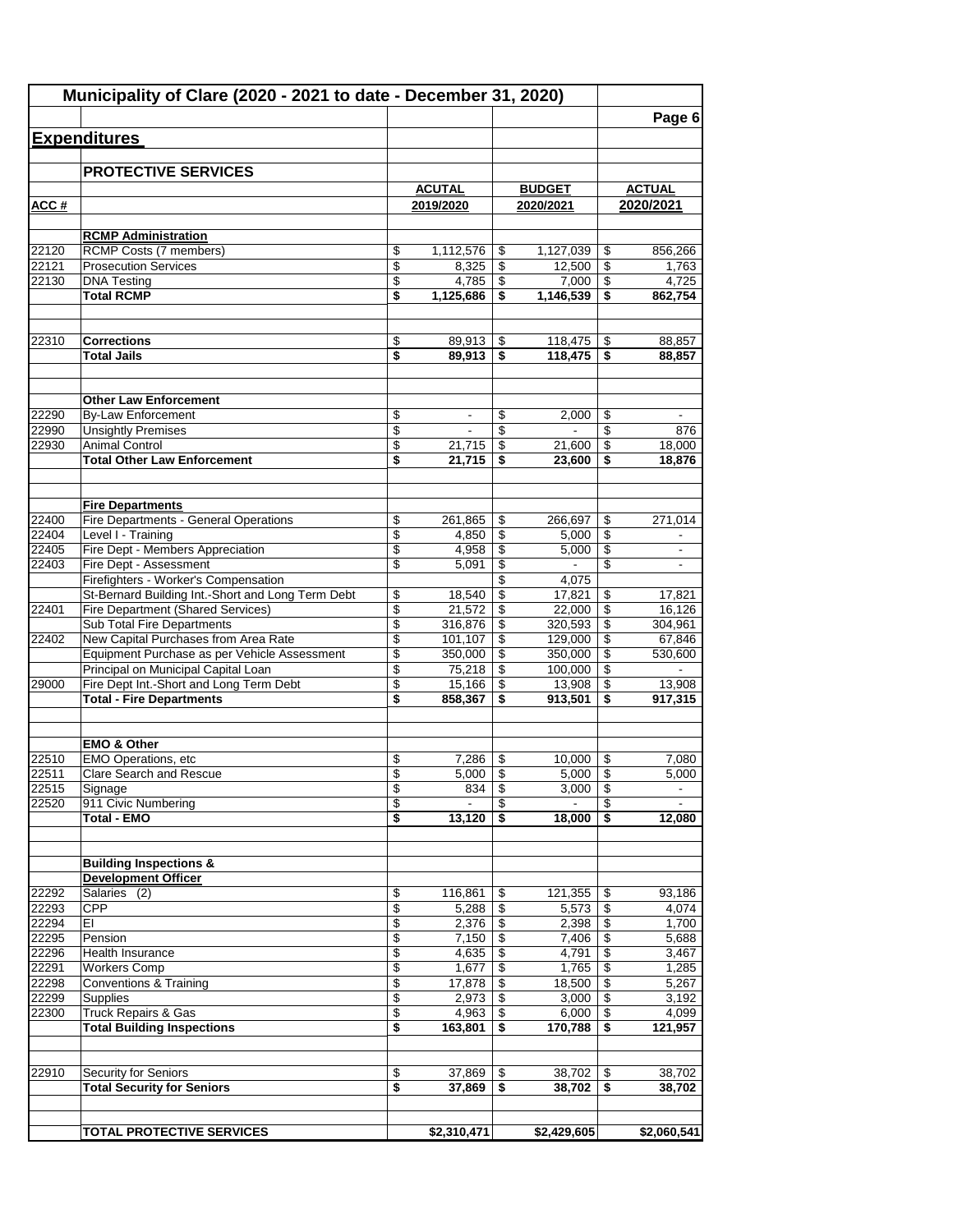|       | Municipality of Clare (2020 - 2021 to date - December 31, 2020) |                                      |               |                         |               |               |
|-------|-----------------------------------------------------------------|--------------------------------------|---------------|-------------------------|---------------|---------------|
|       |                                                                 |                                      |               |                         |               | Page 7        |
|       | <b>Expenditures</b>                                             |                                      |               |                         |               |               |
|       |                                                                 |                                      |               |                         |               |               |
|       | <b>TRANSPORTATION SERVICES</b>                                  |                                      |               |                         |               |               |
|       |                                                                 |                                      |               |                         |               |               |
|       |                                                                 |                                      | <b>ACTUAL</b> |                         | <b>BUDGET</b> | <b>ACTUAL</b> |
| Acct# |                                                                 |                                      | 2019/2020     |                         | 2020/2021     | 2020/2021     |
|       | <b>Public Transit</b>                                           |                                      |               |                         |               |               |
| 23500 | <b>Transport de Clare</b>                                       | \$                                   | 25,000        | \$                      | 25,000        | \$<br>25,000  |
|       | <b>Sub-Total</b>                                                | \$                                   | 25,000        | $\mathfrak{S}$          | 25,000        | \$<br>25,000  |
|       |                                                                 |                                      |               |                         |               |               |
|       | <b>Sidewalks/Street Lights/Roads</b>                            |                                      |               |                         |               |               |
| 23230 | <b>Repairs to Sidewalks</b>                                     | \$                                   |               | \$                      | 1,500         | \$<br>411     |
| 23232 | Sidewalks - Snow Removal                                        | \$                                   | 43,911        | \$                      | 46,107        | \$<br>11,527  |
| 23234 | Private Road Maintenance (By-Law 34)                            |                                      |               | \$                      | 4,600         | \$<br>4,600   |
| 23250 | <b>Street Lights Area Rate</b>                                  | \$                                   | 19,529        | \$                      | 23,274        | \$<br>18,898  |
| 23240 | Roads/Beach Access                                              | \$                                   | 8,755         | \$                      | 2,000         |               |
| 23242 | Paving Manholes/Catch Basins                                    | \$                                   | 7,509         | \$                      |               |               |
|       | <b>Sub-Total</b>                                                | \$                                   | 79,704        | \$                      | 77,481        | \$<br>35,435  |
|       |                                                                 |                                      |               |                         |               |               |
|       | <b>TOTAL TRANSP. SERVICES</b>                                   | $\overline{\boldsymbol{\mathsf{s}}}$ | 104,704       | \$                      | 102,481       | \$<br>60,435  |
|       |                                                                 |                                      |               |                         |               |               |
|       |                                                                 |                                      |               |                         |               |               |
|       | <b>DEBT CHARGES</b>                                             |                                      |               |                         |               |               |
| 28995 | Principal-CHC Loan (Yr.12of 20)                                 | \$                                   | 125,000       | $\sqrt[6]{\frac{1}{2}}$ | 125,000       | \$<br>125,000 |
| 28995 | Principal - Fire Dept Loan (Yr 7 of 15)                         | \$                                   | 53,333        | \$                      | 53,333        | \$<br>53,333  |
| 28995 | Principal -St-Bernard Firehall Loan (Yr 2 of 20)                | \$                                   | 28,851        | \$                      | 28,851        | \$<br>28,851  |
|       | <b>TOTAL PRINCIPAL DEBT CHARGES</b>                             | \$                                   | 207,184       | \$                      | 207,184       | \$<br>207,184 |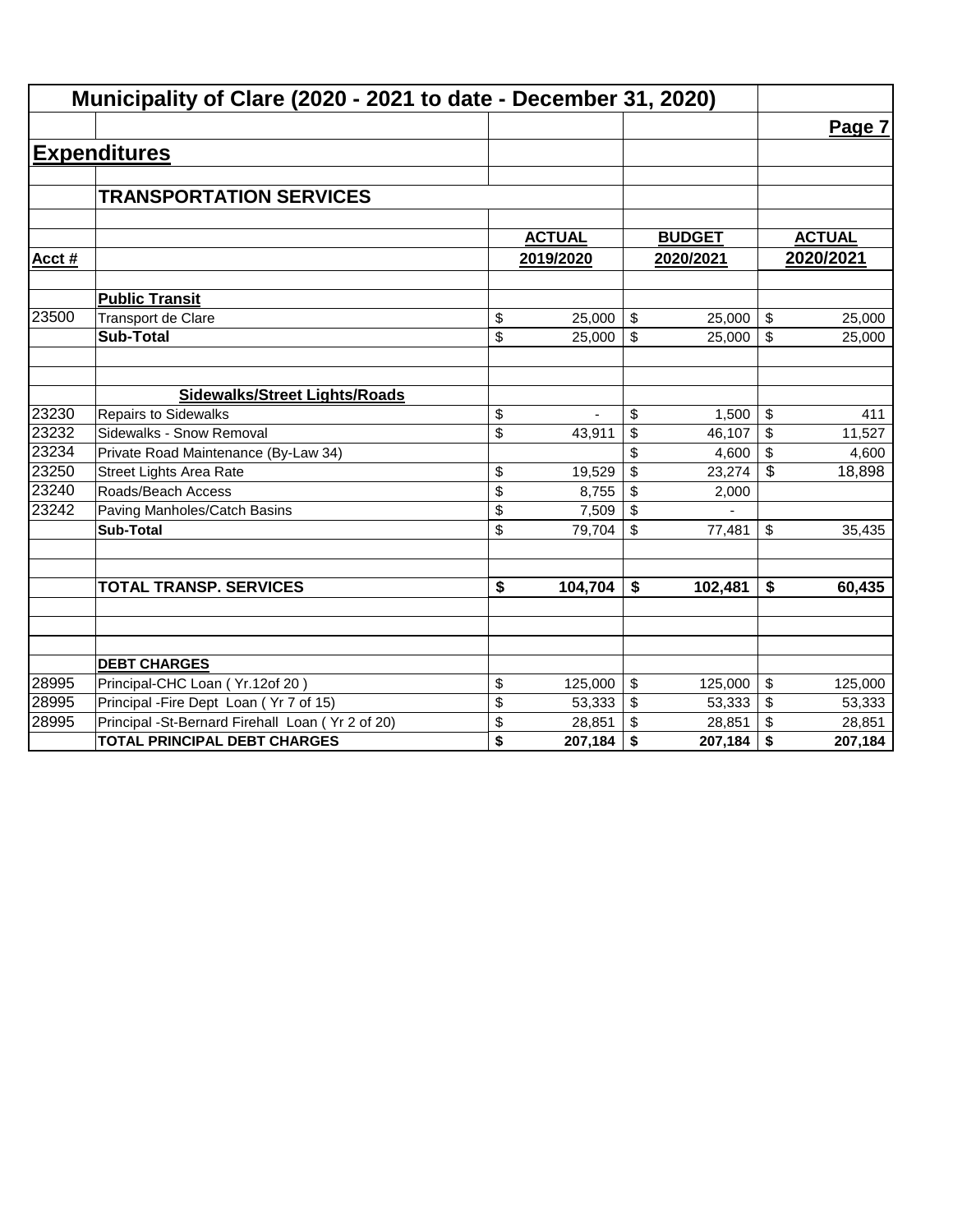|       | Municipality of Clare (2020 - 2021 to date - December 31, 2020) |               |                             |               |                                      |               |
|-------|-----------------------------------------------------------------|---------------|-----------------------------|---------------|--------------------------------------|---------------|
|       |                                                                 |               |                             |               |                                      |               |
|       |                                                                 |               |                             |               |                                      |               |
|       |                                                                 |               |                             |               |                                      |               |
|       | <b>Expenditures</b>                                             |               |                             |               |                                      |               |
|       |                                                                 | <b>ACTUAL</b> |                             | <b>BUDGET</b> |                                      | <b>ACTUAL</b> |
|       |                                                                 |               |                             |               |                                      |               |
| Acc#  | <b>ENVIRONMENTAL HEALTH SERVICES</b>                            | 2019/2020     |                             | 2020/2021     |                                      | 2020/2021     |
|       | <b>Sewer - General Operations</b>                               |               |                             |               |                                      |               |
| 24200 | <b>Training and Conferences</b>                                 | \$<br>3,249   | \$                          | 3,500         | \$                                   | 1,362         |
| 24210 | Wages - 1FTE 1PTE                                               | \$<br>80,446  | \$                          | 81,796        | \$                                   | 60,573        |
| 24216 | CPP                                                             | \$<br>3,813   | \$                          | 3,927         | \$                                   | 2,933         |
| 24217 | EI                                                              | \$<br>1,778   | \$                          | 1,767         | \$                                   | 1,257         |
| 24218 | Pension Plan                                                    | \$<br>4,602   | \$                          | 5,052         | \$                                   | 3,882         |
| 24219 | Group Insurance                                                 | \$<br>2,769   | \$                          | 2,948         | \$                                   | 2,130         |
| 24222 | <b>Workers Comp</b>                                             | \$<br>1,203   | \$                          | 1,251         | \$                                   | 927           |
| 24221 | Truck Maintenance, & Gas                                        | \$<br>8,603   | $\overline{\mathbf{S}}$     | 7,750         | \$                                   | 5,181         |
| 24223 | Public Works Garage (Belliveau Cove)                            | \$<br>6,280   | $\overline{\$}$             | 3,500         | \$                                   | 1,769         |
| 24295 | Snow Removal (all locations)                                    | \$<br>1,722   | $\overline{\mathbf{s}}$     | 3,000         | \$                                   | 1,181         |
|       | <b>Sub-Total Sewer - General Operations</b>                     | \$<br>114,465 | $\overline{\boldsymbol{s}}$ | 114,491       | \$                                   | 81,193        |
|       |                                                                 |               |                             |               |                                      |               |
|       | <b>Sewage Treatment Plant Operations</b>                        |               |                             |               |                                      |               |
|       | Meteghan                                                        |               |                             |               |                                      |               |
| 24211 | Sewer Hydro                                                     | \$<br>18,277  | \$                          | 18,500        | \$                                   | 12,566        |
| 24212 | Supplies & Repairs                                              | \$<br>18,203  | \$                          | 18,350        | \$                                   | 17,493        |
| 24214 | Testing                                                         | \$<br>2,090   | $\frac{1}{2}$               | 2,100         | \$                                   | 1,143         |
|       | <b>Sub-Total Meteghan</b>                                       | \$<br>38,570  | \$                          | 38,950        | \$                                   | 31,202        |
|       |                                                                 |               |                             |               |                                      |               |
|       | <b>Sewage Treatment Plant Operations</b><br><b>Church Point</b> |               |                             |               |                                      |               |
| 24241 | Hydro                                                           | \$<br>8,083   | \$                          | 8,500         | \$                                   | 4,773         |
| 24242 | Supplies & Repairs                                              | \$<br>7,275   | \$                          | 6,800         | \$                                   | 5,188         |
| 24244 | Testing                                                         | \$<br>2,090   | \$                          | 2,100         | \$                                   | 1,000         |
|       | <b>Sub-Total Church Point</b>                                   | \$<br>17,448  | \$                          | 17,400        | $\overline{\boldsymbol{\mathsf{s}}}$ | 10,961        |
|       |                                                                 |               |                             |               |                                      |               |
|       | <b>Belliveau Cove</b>                                           |               |                             |               |                                      |               |
| 24290 | Hydro                                                           | \$<br>6,953   | \$                          | 6,800         | \$                                   | 5,179         |
| 24291 | Supplies & Repairs                                              | \$<br>6,820   | \$                          | 10,900        | \$                                   | 6,997         |
| 24292 | Testing                                                         | \$<br>1,905   | \$                          | 2,100         | \$                                   | 1,286         |
|       | <b>Sub-Total Belliveau Cove</b>                                 | \$<br>15,678  | S                           | 19,800        | \$                                   | 13,462        |
|       |                                                                 |               |                             |               |                                      |               |
| 24201 | Insurance - Sewer Systems                                       | \$<br>8,624   | \$                          | 8,243         | \$                                   | 8,243         |
|       | <b>Sub-Total Insurance</b>                                      | \$<br>8,624   | \$                          | 8,243         | \$                                   | 8,243         |
|       |                                                                 |               |                             |               |                                      |               |
|       | <b>TOTAL SEWER COSTS</b>                                        | \$<br>194,785 | \$                          | 198,884       | \$                                   | 145,062       |
|       |                                                                 |               |                             |               |                                      |               |
|       |                                                                 |               |                             |               |                                      |               |
|       |                                                                 |               |                             |               |                                      |               |
|       |                                                                 |               |                             |               |                                      |               |
|       |                                                                 |               |                             |               |                                      |               |
|       |                                                                 |               |                             |               |                                      |               |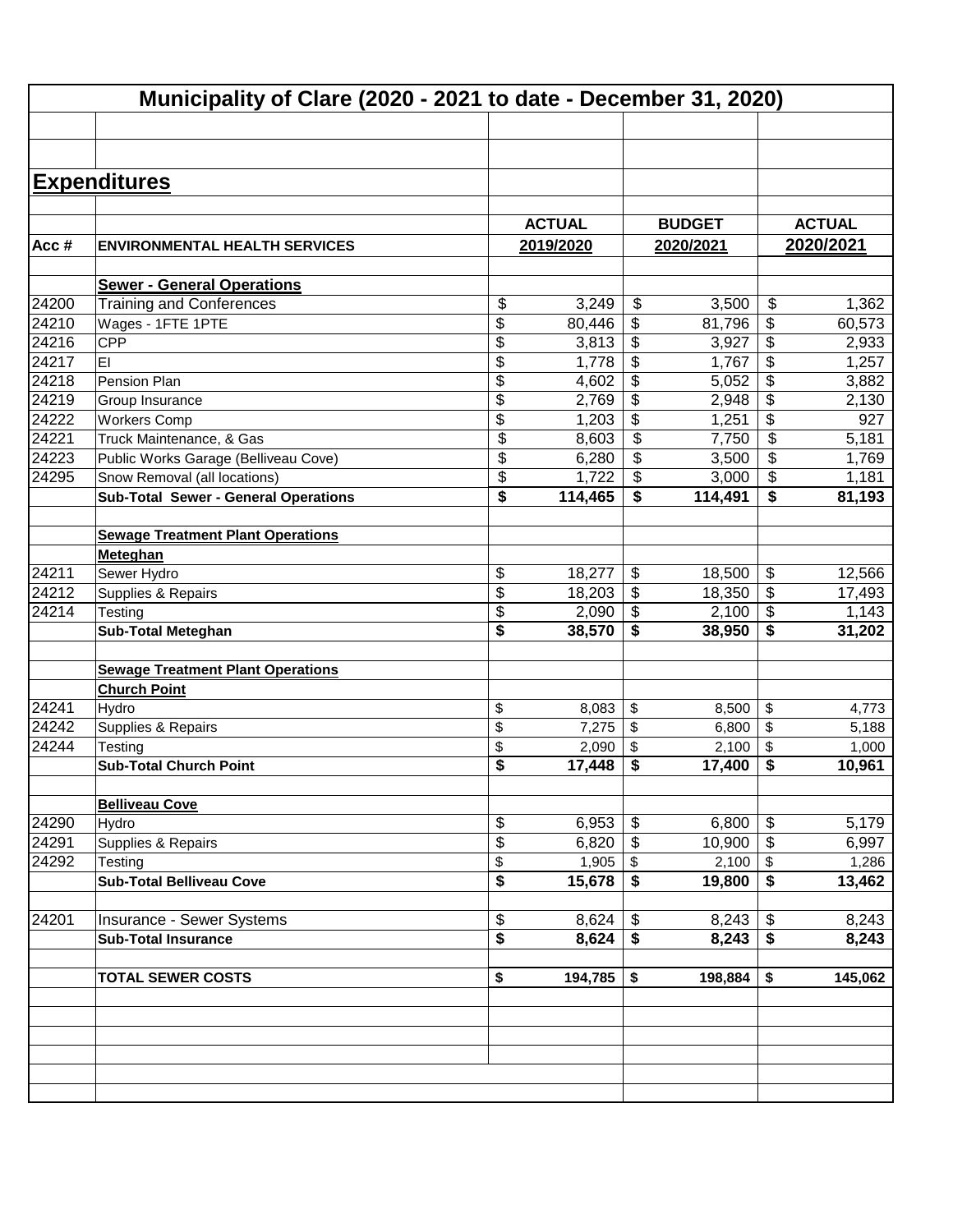|       | Municipality of Clare (2020 - 2021 to date - December 31, 2020) |                 |               |                          |               |                           |               |  |  |  |
|-------|-----------------------------------------------------------------|-----------------|---------------|--------------------------|---------------|---------------------------|---------------|--|--|--|
|       |                                                                 |                 |               |                          |               |                           | Page 9        |  |  |  |
|       | <b>ENVIRONMENTAL HEALTH SERVICES - CONT'D</b>                   |                 |               |                          |               |                           |               |  |  |  |
|       |                                                                 |                 |               |                          |               |                           |               |  |  |  |
|       | <b>Expenditures</b>                                             |                 |               |                          |               |                           |               |  |  |  |
|       |                                                                 |                 |               |                          |               |                           |               |  |  |  |
|       |                                                                 |                 | <b>ACTUAL</b> |                          | <b>BUDGET</b> |                           | <b>ACTUAL</b> |  |  |  |
| Acc#  | <b>SOLID WASTE SERVICES</b>                                     |                 | 2019/2020     |                          | 2020/2021     |                           | 2020/2021     |  |  |  |
|       |                                                                 |                 |               |                          |               |                           |               |  |  |  |
|       | <b>Garbage/Collection\Tipping Fees/Other</b>                    |                 |               |                          |               |                           |               |  |  |  |
| 24320 | Garbage & Waste Collections                                     | \$              | 460,471       | \$                       | 483,499       | \$                        | 359,672       |  |  |  |
| 24300 | <b>Transfer Station Operations</b>                              | \$              | 58,012        | \$                       | 53,000        | \$                        | 46,149        |  |  |  |
| 24301 | <b>Landfill Closure</b>                                         | \$              | 30,204        | \$                       | 45,000        | $\overline{\$}$           | 22,574        |  |  |  |
| 24321 | Recycling - Tipping Fees (Blue Bags)                            | \$              | 93,448        | \$                       | 104,000       | $\overline{\mathcal{L}}$  | 96,461        |  |  |  |
| 24322 | Organic Tipping Fees                                            | \$              | 63,584        | \$                       | 73,000        | $\overline{\$}$           | 54,389        |  |  |  |
| 24304 | Queens Tipping Fees (\$102.26)                                  | \$              | 330,696       | \$                       | 363,456       | \$                        | 260,552       |  |  |  |
| 24342 | Solid Waste Schedules, Green Carts, etc                         | \$              | 11,934        | \$                       | 12,200        | $\overline{\mathcal{L}}$  | 5,908         |  |  |  |
| 24340 | Landfill Wages (3)                                              | $\overline{\$}$ | 138,330       | $\overline{\mathcal{L}}$ | 153,203       | $\overline{\mathfrak{s}}$ | 112,217       |  |  |  |
| 24343 | <b>CPP</b>                                                      | \$              | 6,467         | \$                       | 7,308         | \$                        | 5,413         |  |  |  |
| 24344 | EI                                                              | \$              | 3,117         | \$                       | 3,390         | \$                        | 2,447         |  |  |  |
| 24345 | Pension Plan                                                    | \$              | 8,259         | \$                       | 8,981         | \$                        | 6,807         |  |  |  |
| 24346 | Health Insurance                                                | \$              | 1,470         | \$                       | 1,137         | \$                        | 784           |  |  |  |
| 24347 | <b>Workers Comp</b>                                             | \$              | 2,068         | \$                       | 2,344         | \$                        | 1,717         |  |  |  |
| 24348 | Property Insurance                                              | \$              | 3,013         | \$                       | 3,428         | \$                        | 3,428         |  |  |  |
| 24341 | <b>Waste Check (Administration)</b>                             | \$              | 23,386        | \$                       | 24,014        | \$                        | 17,540        |  |  |  |
| 24303 | Illegal Dump Clean-Up                                           | \$              | 3,410         | \$                       | 4,500         | $\overline{\mathbf{e}}$   | 240           |  |  |  |
| 23244 | Community Cleanup Program - (\$150/km)                          | \$              | 9,334         | \$                       | 10,000        | \$                        | 4,600         |  |  |  |
| 24349 | Miscellaneous                                                   | \$              |               |                          |               |                           |               |  |  |  |
|       | <b>Sub-Total Garbage</b>                                        | \$              | 1,247,203     | \$                       | 1,352,460     | \$                        | 1,000,899     |  |  |  |
|       |                                                                 |                 |               |                          |               |                           |               |  |  |  |
|       | <b>Total Garbage/Recycling</b>                                  | \$              | 1,247,203     | \$                       | 1,352,460     | \$                        | 1,000,899     |  |  |  |
|       |                                                                 |                 |               |                          |               |                           |               |  |  |  |
|       | <b>TOTAL ENVIRONMENTAL HEALTH</b>                               | \$              | 1,441,988     | \$                       | 1,551,344     | $\boldsymbol{\$}$         | 1,145,961     |  |  |  |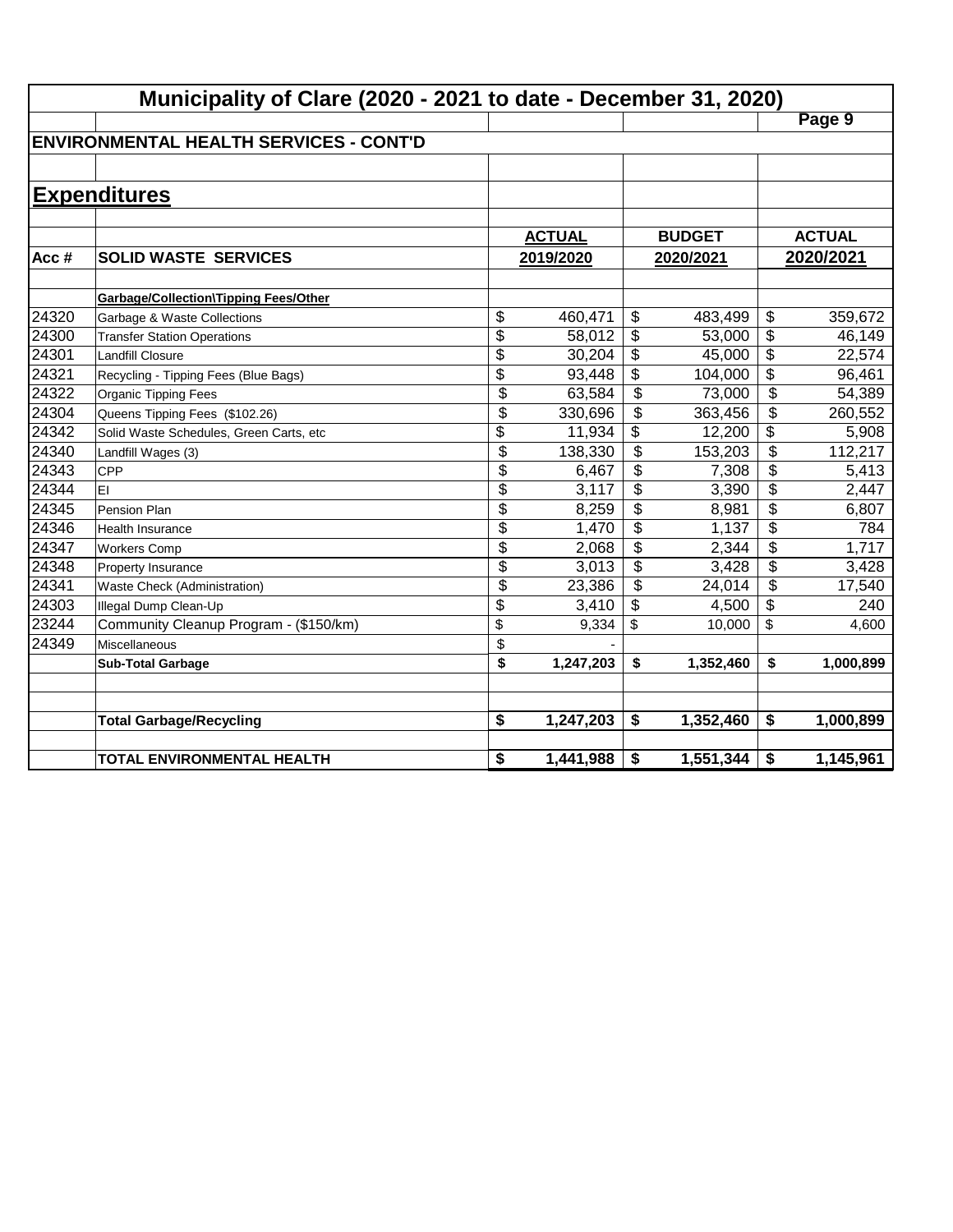| Municipality of Clare (2020 - 2021 to date - December 31, 2020) |                                                      |                 |               |               |                                  |               |
|-----------------------------------------------------------------|------------------------------------------------------|-----------------|---------------|---------------|----------------------------------|---------------|
|                                                                 |                                                      |                 |               |               |                                  | Page 10       |
|                                                                 | <b>Expenditures</b>                                  |                 |               |               |                                  |               |
|                                                                 |                                                      |                 |               |               |                                  |               |
|                                                                 |                                                      |                 |               |               |                                  |               |
|                                                                 |                                                      |                 | <b>ACTUAL</b> | <b>BUDGET</b> |                                  | <b>ACTUAL</b> |
| ACC#                                                            |                                                      |                 | 2019/2020     | 2020/2021     |                                  | 2020/2021     |
|                                                                 | <b>Public Health Services</b>                        |                 |               |               |                                  |               |
|                                                                 | <b>Clare Health Centre</b>                           |                 |               |               |                                  |               |
| 25500                                                           | Adm(Manager/Secretaries/Patient Attendants/Cleaners) | \$              | 309,634       | 369992        | \$                               | 263,298       |
| 25502                                                           | <b>CPP</b>                                           | \$              | 13,742        | 17524         | \$                               | 12,356        |
| 25503                                                           | EI                                                   | \$              | 6,716         | 7903          | \$                               | 5,824         |
| 25504                                                           | Pension                                              | \$              | 14,787        | 13803         | \$                               | 9,810         |
| 25505                                                           | Health Insurance                                     | \$              | 6,347         | 8990          | $\overline{\boldsymbol{\theta}}$ | 5,570         |
| 25522                                                           | <b>Workers Comp</b>                                  | \$              | 4,559         | 5569          | $\overline{\$}$                  | 4,019         |
| 25510                                                           | <b>Office Supplies</b>                               | $\overline{\$}$ | 7,980         | 8000          | $\overline{\mathcal{S}}$         | 8,336         |
| 25511                                                           | <b>Medical Supplies</b>                              | $\overline{\$}$ | 11,129        | 18000         | $\overline{\$}$                  | 13,161        |
| 25513                                                           | <b>MedAccess</b>                                     | \$              | 18,080        | 22632         | $\overline{\$}$                  | 18,147        |
| 25514                                                           | IT Support - 45%                                     | \$              | 263           | 21866         | \$                               | 14,260        |
| 25515                                                           | Travel/Training                                      | \$              | 2,417         | 3500          | \$                               | 953           |
| 25520                                                           | Cleaning Supplies (incl.strip & wax floors)          | $\overline{\$}$ | 4,963         | 7000          | \$                               | 5,885         |
| 25529                                                           | Telephone, Internet, Telehealth                      | \$              | 7,000         | 7000          | $\boldsymbol{\mathsf{S}}$        | 5,926         |
| 25530                                                           | Hydro                                                | $\overline{\$}$ | 23,737        | 26000         | $\boldsymbol{\mathsf{S}}$        | 18,597        |
| 25540                                                           | Sewer Services (7 units @ \$200.00 ea)               | \$              | 1,400         | 1400          | $\boldsymbol{\mathsf{S}}$        | 1,400         |
| 25560                                                           | Snow Removal/Mowing/Gardening                        | \$              | 5,001         | 5500          | $\overline{\mathcal{L}}$         | 1,862         |
| 25570                                                           | Maintenance and Repairs                              | \$              | 34,480        | 25000         | $\overline{\mathcal{L}}$         | 16,219        |
| 25525                                                           | <b>Small Equipment</b>                               | \$              | 7,427         | 4720          | \$                               | 9,070         |
| 25571                                                           | Property Insurance                                   | \$              | 5,148         | 5756          | $\sqrt{2}$                       | 5,756         |
| 25572                                                           | Misc. Purchases                                      | \$              | 1,482         | 3500          | $\sqrt{2}$                       | 1,505         |
|                                                                 | <b>Sub-Total</b>                                     | \$              | 486,292       | 583655        | \$                               | 421,953       |
|                                                                 | <b>New Recruitment</b>                               |                 |               |               |                                  |               |
| 25900                                                           | Doctor Recruitment & Incentive                       | \$              | 6,543         | 5000          | $\boldsymbol{\mathsf{S}}$        | 55,834        |
|                                                                 | <b>Storage Building (Repairs)</b>                    | \$              |               |               |                                  |               |
|                                                                 | Sub-Total                                            | \$              | 6,543         | $5000$ \$     |                                  | 55,834        |
|                                                                 |                                                      |                 |               |               |                                  |               |
|                                                                 | <b>Low Income Seniors Housing</b>                    |                 |               |               |                                  |               |
| 28233                                                           | Housing Commission - Operating deficit               | \$              | 38,841        | $38000$ \$    |                                  | 41,440        |
|                                                                 | <b>Sub-Total</b>                                     | \$              | 38,841        | $38000$ \$    |                                  | 41,440        |
|                                                                 |                                                      |                 |               |               |                                  |               |
|                                                                 | <b>Sub Total - Public Health Services</b>            | \$              | 531,676       | $626655$ \$   |                                  | 519,227       |
|                                                                 |                                                      |                 |               |               |                                  |               |
| 29000                                                           | Interest on Short & Long-Term Debt - CHC             | \$              | 37,963        | $34850$ \$    |                                  | 34,850        |
|                                                                 | <b>Sub Total Interest - CHC</b>                      | \$              | 37,963        | $34850$ \$    |                                  | 34,850        |
|                                                                 | <b>TOTAL PUBLIC HEALTH SERVICES</b>                  |                 | \$569,639     | 661505        |                                  | \$554,077     |
|                                                                 |                                                      |                 |               |               |                                  |               |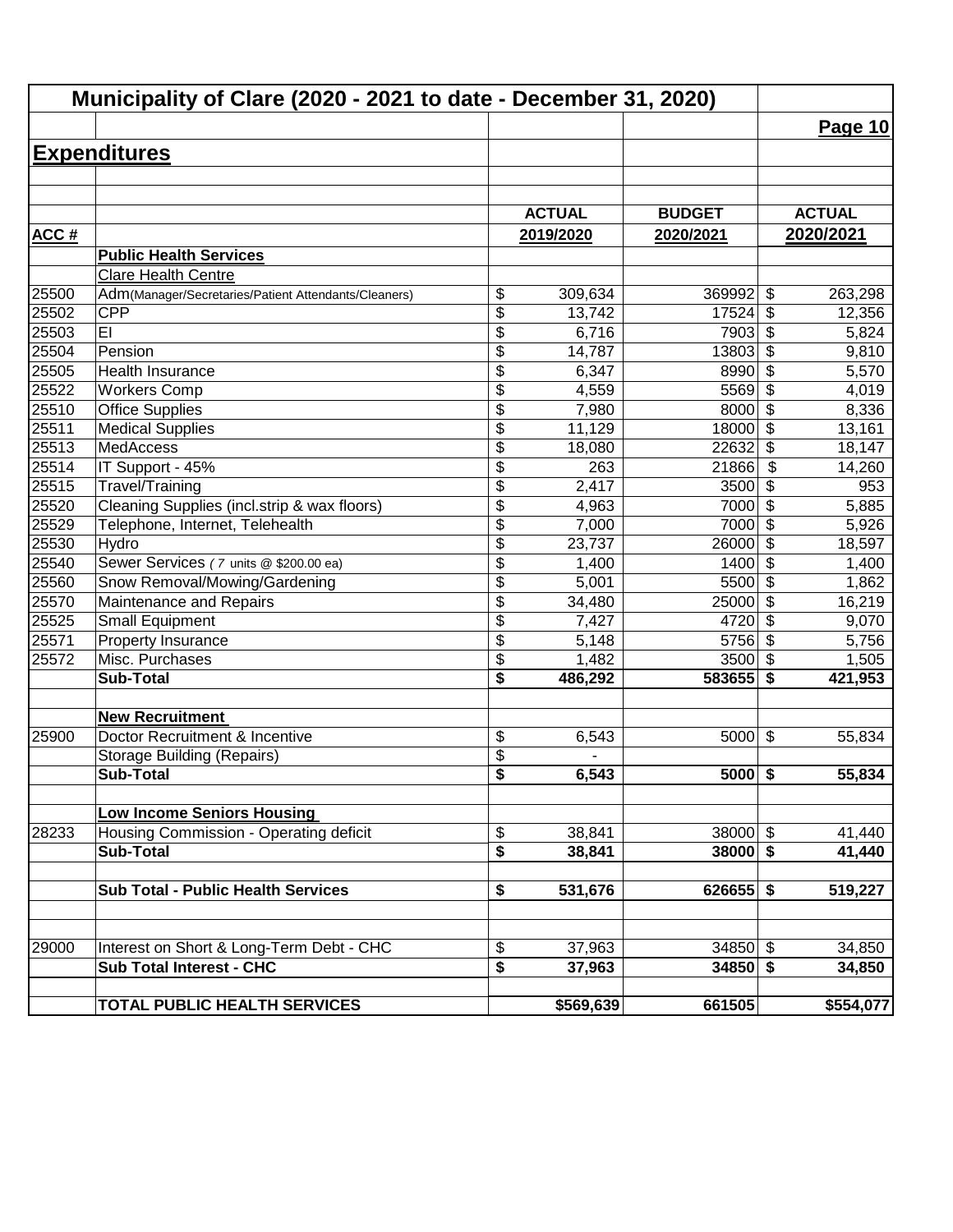|       | Municipality of Clare (2020 - 2021 to date - December 31, 2020) |                                      |               |                            |               |                            |               |
|-------|-----------------------------------------------------------------|--------------------------------------|---------------|----------------------------|---------------|----------------------------|---------------|
|       | <b>Expenditures</b>                                             |                                      |               |                            |               | Page 11                    |               |
|       | <b>ENVIRONMENTAL DEVELOPMENT SERVICES</b>                       |                                      |               |                            |               |                            |               |
|       |                                                                 |                                      | <b>ACTUAL</b> |                            | <b>BUDGET</b> |                            | <b>ACTUAL</b> |
| ACC#  |                                                                 |                                      | 2019/2020     |                            | 2020/2021     |                            | 2020/2021     |
|       | <b>Environmental Planning &amp; Zoning</b>                      |                                      |               |                            |               |                            |               |
| 26110 | Planning (meetings, etc)                                        | \$                                   | 2,844         | $\boldsymbol{\mathsf{\$}}$ | 2,000         | $\boldsymbol{\mathsf{\$}}$ | 438           |
| 26220 | <b>Sub-Division Regulations</b>                                 | $\overline{\$}$                      | 3,765         | $\overline{\mathcal{L}}$   | 2,000         | $\overline{\mathcal{S}}$   | 4,097         |
| 26221 | <b>By-law Review</b>                                            | \$                                   | 2,599         | \$                         | 5,000         | $\boldsymbol{\mathsf{\$}}$ | 1,288         |
|       | <b>Sub-Total</b>                                                | $\overline{\$}$                      | 9,208         | \$                         | 9,000         | \$                         | 5,823         |
|       | <b>Environmental Development Serv.</b>                          |                                      |               |                            |               |                            |               |
| 28467 | Regional Enterprise Networks(WREN)                              | \$                                   | 45,621        | \$                         | 45,621        | $\boldsymbol{\mathsf{\$}}$ | 45,621        |
|       |                                                                 | $\overline{\boldsymbol{s}}$          | 45,621        | \$                         | 45,621        | \$                         | 45,621        |
|       |                                                                 |                                      |               |                            |               |                            |               |
|       | TOTAL ENVIRONMENT DEVELOPMENT                                   | $\overline{\boldsymbol{\mathsf{s}}}$ | 54,829        | \$                         | 54,621        | \$                         | 51,443        |
|       |                                                                 |                                      |               |                            |               |                            |               |
|       |                                                                 |                                      |               |                            |               |                            |               |
|       |                                                                 |                                      |               |                            |               |                            |               |
|       |                                                                 |                                      |               |                            |               |                            |               |
|       |                                                                 |                                      |               |                            |               |                            |               |
|       |                                                                 |                                      |               |                            |               |                            |               |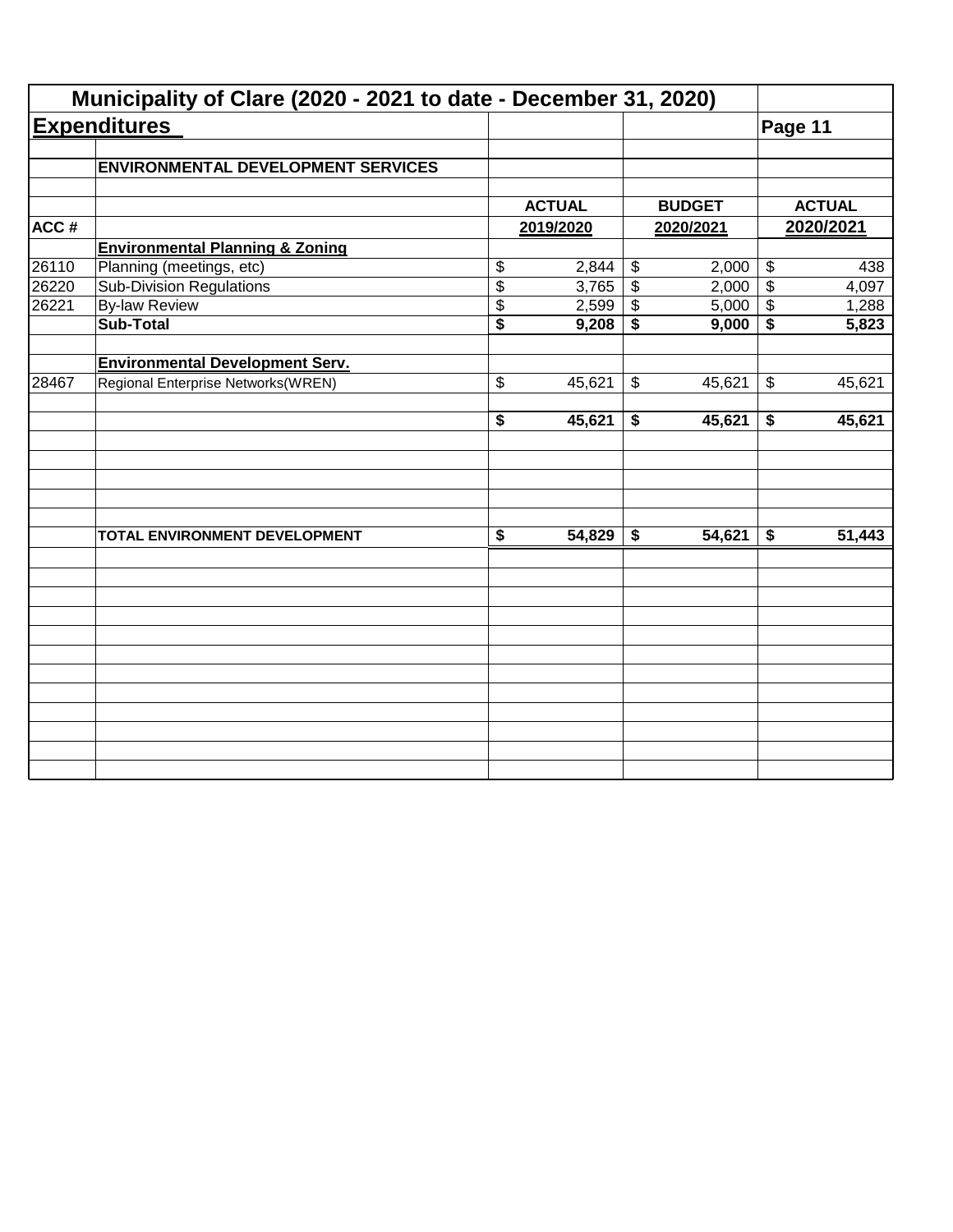|       | Municipality of Clare (2020 - 2021 to date - December 31, 2020) |                         |                  |                          |                          |                          |                          |
|-------|-----------------------------------------------------------------|-------------------------|------------------|--------------------------|--------------------------|--------------------------|--------------------------|
|       | <b>Expenditures</b>                                             |                         |                  |                          |                          |                          | Page 12                  |
|       |                                                                 |                         |                  |                          |                          |                          |                          |
|       | <b>RECREATION &amp; CULTURAL SERVICES</b>                       |                         |                  |                          |                          |                          |                          |
|       |                                                                 |                         | <b>ACTUAL</b>    |                          | <b>BUDGET</b>            |                          | <b>ACTUAL</b>            |
|       |                                                                 |                         | 2019/2020        |                          | 2020/2021                |                          | 2020/2021                |
|       | <b>COMMUNITY DEVELOPMENT</b>                                    |                         |                  |                          |                          |                          |                          |
|       | Economic Development                                            |                         |                  |                          |                          |                          |                          |
|       | Tourism                                                         | \$                      | 212,465          | \$                       | 282,728                  | \$                       | 179,971                  |
|       | Recreation                                                      | \$                      | 208,935          | \$                       | 204,779                  |                          | 118,555                  |
|       | Building<br><b>Community Development Admin</b>                  | \$                      | 170,864          |                          | 215,025                  |                          | 158,716                  |
| 26290 | - GranFondo Registration                                        | \$                      | 33,180           | \$<br>\$                 | 35,500                   | \$<br>\$                 |                          |
| 26291 | - GranFondo Logistics                                           | \$                      | 21,530           | \$                       | 23,900                   | \$                       | $\overline{\phantom{a}}$ |
| 26292 | - GranFondo Administration                                      | \$                      | 8,116            | \$                       | 7,500                    | \$                       | 2,066                    |
| 26293 | - GranFondo Hospitality                                         | \$                      | 38,618           | \$                       | 41,350                   | \$                       | -                        |
| 26294 | - GranFondo Safety                                              | \$                      | 10,315           | $\boldsymbol{\theta}$    | 11,000                   | \$                       |                          |
| 26295 | - GranFondo Volunteer                                           | \$                      | 5,366            | \$                       | 6,550                    | \$                       | $\blacksquare$           |
| 26296 | - GranFondo Marketing                                           | \$                      | 23,903           | \$                       | 25,000                   | \$                       | 4,109                    |
| 26297 | - GranFondo Learn to Fondo                                      | $\overline{\mathbb{S}}$ | 534              | $\overline{\mathcal{S}}$ | 1,200                    | $\overline{\$}$          |                          |
|       | GranFondo Total                                                 | \$                      | 141,562          | \$                       | 152,000                  | \$                       | 6,175                    |
|       |                                                                 |                         |                  |                          |                          | \$                       |                          |
| 26000 | - CMA 2024                                                      |                         | 19,926           |                          | 50,000                   |                          | 100,000                  |
|       | 26005 Communauté accueillante                                   |                         |                  |                          | 102,000                  |                          | 8,748                    |
|       | 26010 Iris Communications                                       |                         |                  |                          |                          |                          | 9,386                    |
|       |                                                                 | \$                      | 753,752          | \$                       | 1,006,532                | \$                       | 581,550                  |
|       |                                                                 |                         |                  |                          |                          |                          |                          |
|       |                                                                 |                         |                  |                          |                          |                          |                          |
|       | <b>Building &amp; Facilities</b>                                |                         |                  |                          |                          |                          |                          |
| 27250 | Meteghan Library - Janitorial                                   | \$                      | 5,533            | \$                       | 6,200                    | \$                       | 2,467                    |
| 27253 | Meteghan Library Branch                                         | \$                      | 24,865           | \$                       | 16,000                   | \$                       | 7,044                    |
| 27254 | Extra Hours per week (Library Branch)                           | \$                      | 2,295            | \$                       | 2,300                    | \$                       |                          |
| 28472 | Western Regional Library                                        | \$                      | 53,377           | $\overline{\$}$          | 53,377                   | $\overline{\$}$          | 53,377                   |
| 27180 | <b>Wentworth Lake Park</b>                                      | \$                      | 46               | \$                       | $\overline{\phantom{a}}$ | \$                       | 839                      |
| 27179 | Belliveau Cove Dev./Wharf/Insurance                             | \$                      | 16,127           | \$                       | 17,108                   | \$                       | 13,786                   |
| 27255 | Hub Culturel/Cultural Hub/CIFA Building                         | \$                      | 20,424           | $\overline{\mathcal{S}}$ | 11,000                   | $\overline{\mathcal{S}}$ | 12,583                   |
| 27256 | <b>Havelock Community Centre</b>                                | \$                      | 2,486            | \$                       | 2,500                    | \$                       | 3,679                    |
| 27257 | Meteghan Park                                                   | \$                      | 3,677            | \$                       | 4,200                    | \$                       | 2,450                    |
| 27258 | Ground Search & Rescue Building                                 | \$                      | 2,409            | $\mathsf{\$}$            | 2,793                    | \$                       | 2,144                    |
| 27259 | Eco Park - Insurance                                            | \$                      | 10,211           | $\overline{\mathcal{E}}$ | 11,279                   | \$                       | 11,279                   |
| 27260 | Eco Park - Operations (hydro, etc)                              | \$                      | 33,943           | \$                       | 10,000                   | \$                       | 21,492                   |
|       |                                                                 |                         |                  |                          |                          |                          |                          |
| 27270 | Clare Veteran Centre (General Operations)                       | \$                      | 28,339           | \$                       | 30,000                   | \$                       | 10,540                   |
| 27271 | Clare Veteran Centre ( Insurance )                              | \$                      | 8,160            | $\boldsymbol{\theta}$    | 9,134                    | \$                       | 9,134                    |
| 27279 | Écoles JMGay & St-Albert                                        | \$                      | 7,310            | \$                       | $\blacksquare$           |                          |                          |
| 28700 | Tent / Trailer Rental<br><b>Total Building &amp; Facilities</b> | \$<br>\$                | 7,199<br>226,401 | \$                       | 7,000<br>182,891         | \$<br>\$                 | 368                      |
|       |                                                                 |                         |                  |                          |                          |                          | 151,184                  |
|       |                                                                 |                         |                  |                          |                          |                          |                          |
|       | <b>Cultural Services</b>                                        |                         |                  |                          |                          |                          |                          |
| 27290 | Societe Historique (Point a Major Insurance)                    | \$                      | 823              | \$                       | 850                      |                          | 850                      |
| 27900 | Contribution to Festival Acadien                                | \$                      | 20,000           | \$                       | 20,000                   | \$                       | 20,000                   |
|       | Productions le Moulin                                           | \$                      | 1,000            | \$                       | 1,000                    |                          |                          |
|       | New France - Electric City                                      | \$                      | 5,000            | \$                       | $\blacksquare$           |                          |                          |
|       | Société édifice Ste-Marie de la Pointe                          | \$                      | 10,000           | \$                       | $\blacksquare$           |                          |                          |
|       | Centre acadien - Historic NS                                    | \$                      | 7,897            | \$                       |                          |                          |                          |
|       | Clare Curling Association                                       |                         |                  | \$                       | 500                      |                          |                          |
|       | Council Commitment to Special Projects                          |                         |                  |                          |                          |                          |                          |
|       | - Gran Fondo                                                    | \$                      |                  | \$                       |                          | S.                       |                          |
|       | <b>Total Cultural Services</b>                                  | \$                      | 44,720           | $\overline{\bullet}$     | 22,350                   | \$                       | 20,850                   |
|       |                                                                 |                         |                  |                          |                          |                          |                          |
|       | <u>Other</u>                                                    |                         |                  |                          |                          |                          |                          |
| 27295 | Université Ste-Anne                                             | \$                      | 50,000           | \$                       |                          | \$                       |                          |
|       | Yarmouth Hospital Foundation                                    | \$                      | 5,000            | \$                       | 5,000                    | \$                       | 5,000                    |
|       | <b>Total Other</b>                                              | \$                      | 55,000           | \$                       | 5,000                    | \$                       | 5,000                    |
|       |                                                                 |                         |                  |                          |                          |                          |                          |
|       |                                                                 |                         |                  |                          |                          |                          |                          |
|       | TOTAL COMMUNITY DEVELOPMENT AND CULTURAL SERVICES               | \$                      | 1,079,873        | \$                       | 1,216,773                | \$                       | 758,584                  |
|       |                                                                 |                         |                  |                          |                          |                          |                          |